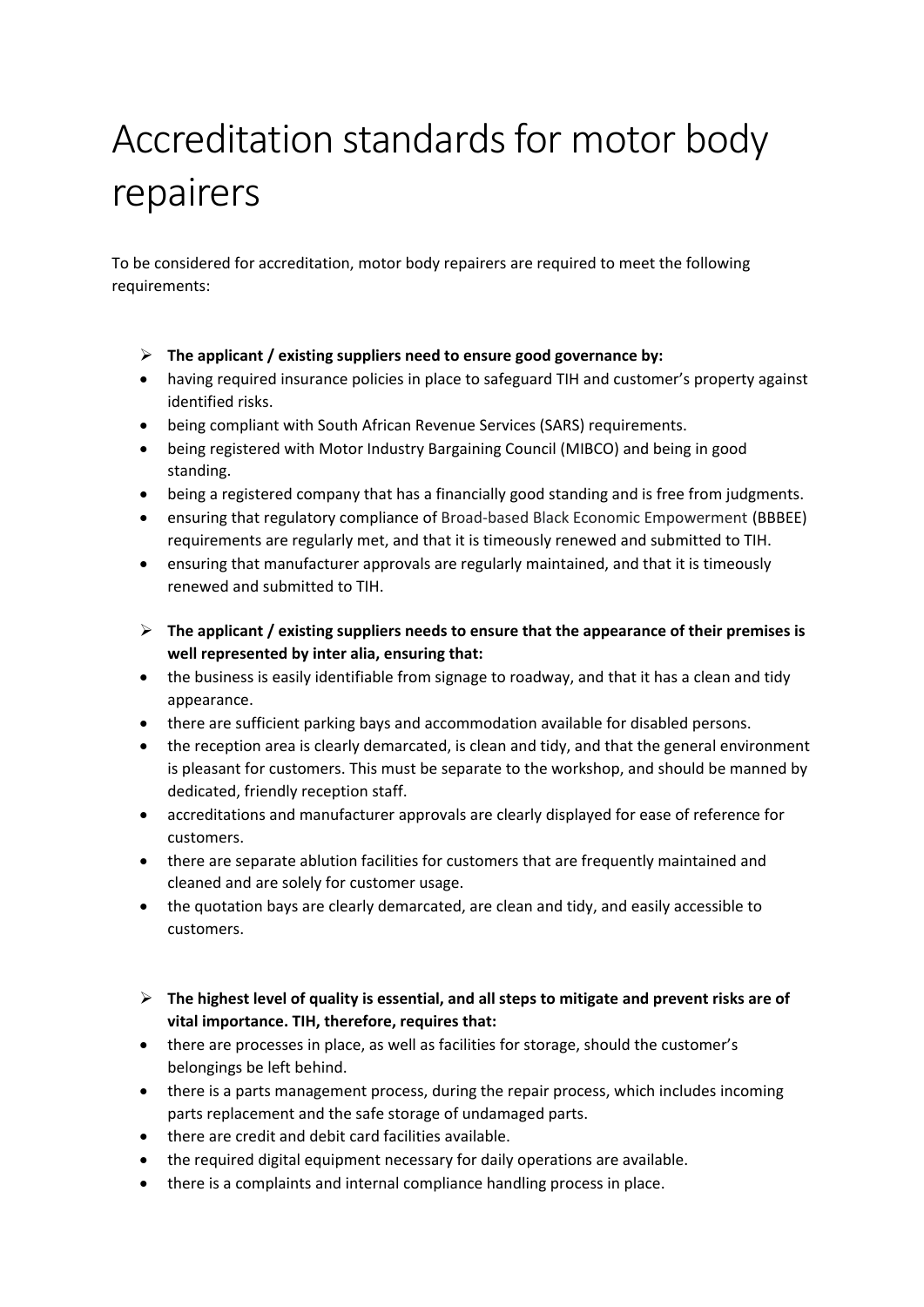- there are documentation processes in place from acceptance of the vehicle and workshop quality control to vehicle acceptance, as well as a customer update process.
- **Our customers entrust their valuable belongings with TIH and TIH partners. It is, therefore, of utmost importance that both customers' property and our service partners are equally protected. Hence, we require our suppliers to ensure that:**
- the business premises has appropriate security measures in place to prevent from loss or damage to both customers' and suppliers' property.
- our suppliers have the required health and safety accreditation, and that safety certificates are regularly and timeously reviewed and renewed.
- staff employed by our suppliers have the correct protective wear, and that all waste-disposal practices are followed.
- all health and safety processes and procedures are followed to avoid accidental loss or damage.
- waste disposal practices are followed.
- **The quality of repair output is determined by the staff employed and the tools required to do the job. The industry challenge, however, is for a concerted efforted to be placed on the sustainability of the industry. TIH, therefore, requires the following from our suppliers:**
- To ensure that there are qualified tradesmen employed, with apprentices and training programmes in place.
- To ensure that you have the required electronic, mechanical, body repair and painting equipment required to carry out repairs on vehicles.
- **Agree to the Telesure Investment Holding (TIH) Service Level Agreement, which includes, but is not limited to:**
- Providing a lifetime guarantee of repair work completed.
- Adhering to TIH`s processes and procedures, thereby ensuring repairs are done timeously and without unnecessary delay.
- Ensuring the quality of repairs are of the highest standard, and that TIH customers are treated fairly and professionally.
- Safeguarding the property of TIH customers.
- Not indulging in unlawful or fraudulent activity.
- Executing repairs to customer's vehicles in strict accordance with authorised repairs.

The listed overview of the selection criteria is subject to a full vetting of the above criteria. Should you wish to apply to be a TIH partner, you can email [Procurement@tihsa.co.za.](mailto:Procurement@tihsa.co.za)

Depending on your service provided, please include the following in the subject line of the email:

- Motor body repairer application: [Your company name]
- Scratch and dent application: [Your company name].
- Other: